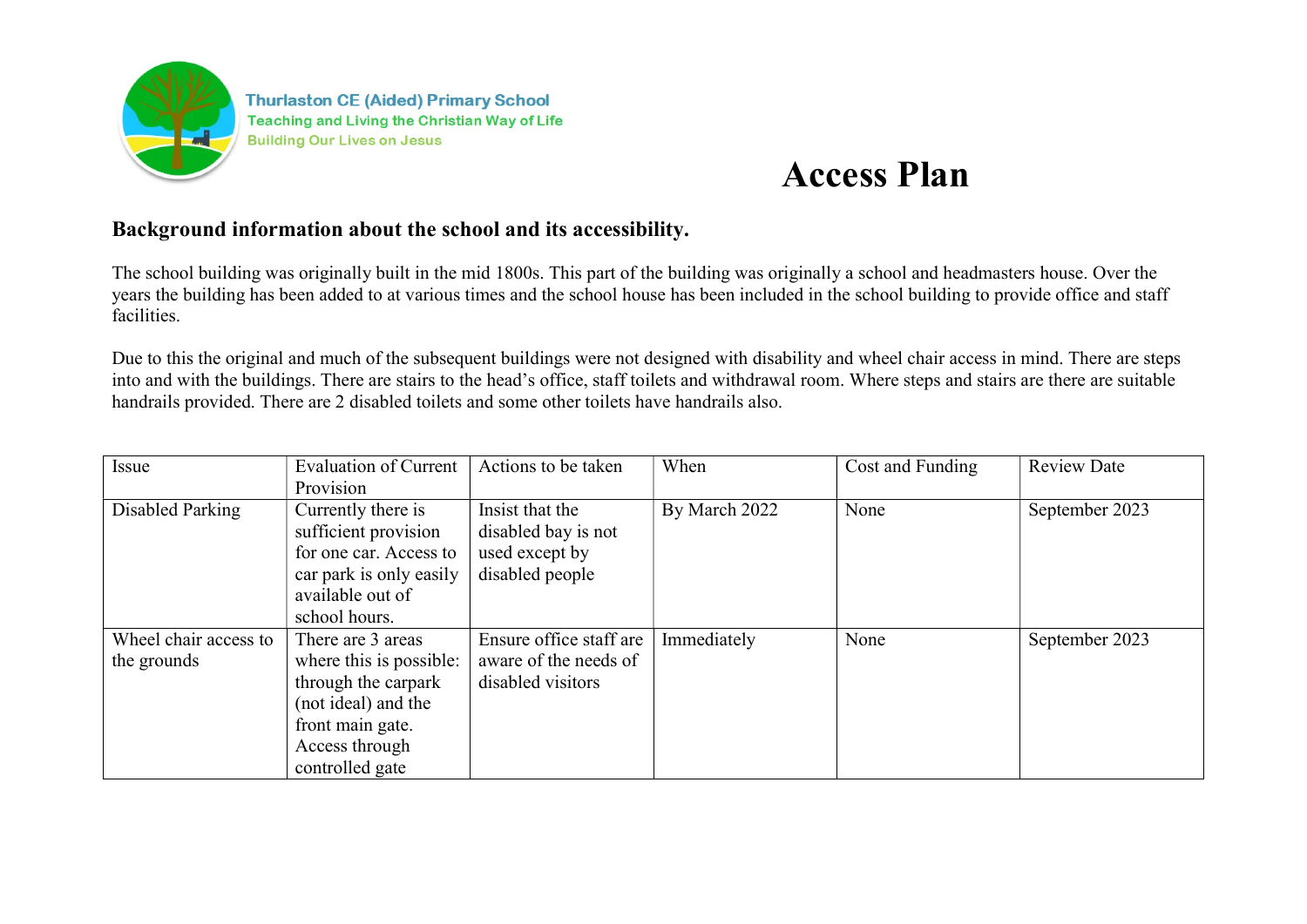

**Thurlaston CE (Aided) Primary School Teaching and Living the Christian Way of Life Building Our Lives on Jesus** 

Access Plan

| Wheel chair access<br>around the buildings. | Wheel chair access is<br>possible to class 1 | fine                 |                        |                    |                     |
|---------------------------------------------|----------------------------------------------|----------------------|------------------------|--------------------|---------------------|
|                                             | and the hall.                                |                      |                        |                    |                     |
|                                             | A route through the                          | Class 4 could have   | This would happen      | Maintenance budget |                     |
|                                             | hall allows access to                        | cloakroom made into  | when a child was       | as needed          | Review annually and |
|                                             | class 4, class 2,                            | wheel chair access.  | admitted to the school |                    | when a new child is |
|                                             | library, disabled toilet                     | Slope to front of    | who needed wheel       |                    | admitted.           |
|                                             | and class 3 (by going                        | building to allow    | chair access.          |                    |                     |
|                                             | through class 2)                             | wheel chair access   |                        |                    |                     |
|                                             | Access to the office,                        |                      |                        |                    |                     |
|                                             | staffroom and                                | Impractical.         |                        |                    |                     |
|                                             | upstairs is prevented                        |                      |                        |                    |                     |
|                                             | by steps.                                    |                      |                        |                    |                     |
|                                             | Access to Mobile is                          |                      |                        |                    |                     |
|                                             | available through a                          |                      |                        |                    |                     |
|                                             | compliant slope                              |                      |                        |                    |                     |
| Access for pupil with                       | Access is possible to                        | Add further rails if | As the need arises     | Maintenance Budget | Review annually and |
| limited mobility.                           | class 1 and the hall.                        | the need arises.     |                        |                    | when a new child is |
|                                             | Access to other areas                        |                      |                        |                    | admitted.           |
|                                             | using handrails. Pupil                       |                      |                        |                    |                     |
|                                             | Toilets in Front                             |                      |                        |                    |                     |
|                                             | corridor has rails.                          |                      |                        |                    |                     |
| Visual impaired                             | Items are produced on                        | Items on the website | As requested           | Limited            | Review annually and |
| people                                      | the website and                              | should be accessible |                        |                    | when a new child is |
|                                             | printed. No Braille                          | using the person's   |                        | From normal office | admitted.           |
|                                             | expert.                                      | normal web           |                        | expenditure.       |                     |
|                                             |                                              | procedures. Large    |                        |                    |                     |